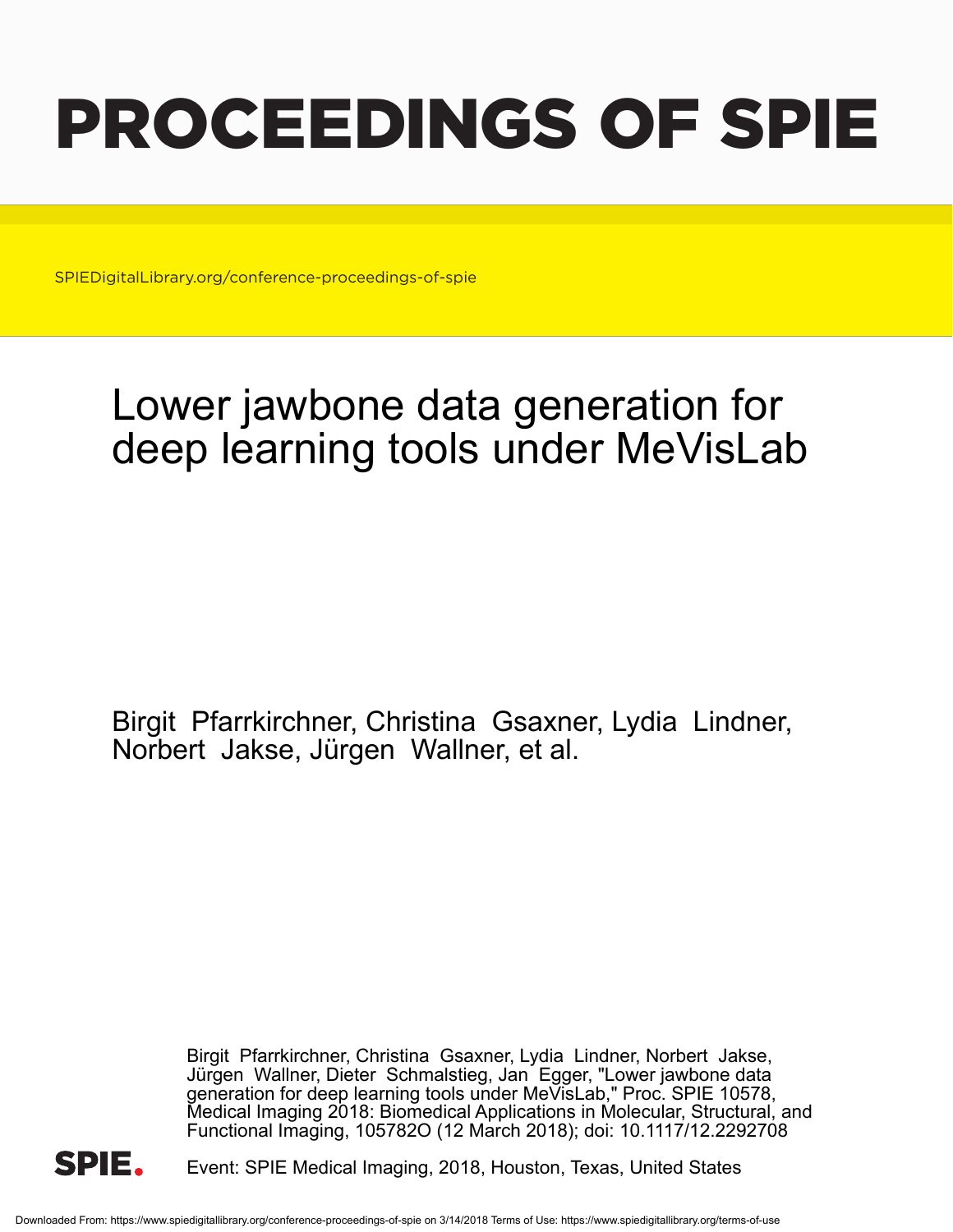### **Lower Jawbone Data Generation for Deep Learning Tools under MeVisLab**

Birgit Pfarrkirchner*a,b* , Christina Gsaxner*a,b* , Lydia Lindner*a,b* , Norbert Jakse*<sup>c</sup>* , Jürgen Wallner*b,c* Dieter Schmalstieg*<sup>a</sup>* and Jan Egger*a,b,d*

*<sup>a</sup>* TU Graz, Institute for Computer Graphics and Vision (ICG), Inffeldgasse 16c/II, 8010 Graz, Styria, Austria *<sup>b</sup>* Computer Algorithms for Medicine (Cafe) Laboratory, 8010 Graz, Styria, Austria *<sup>c</sup>* Department of Maxillofacial Surgery, Medical University of Graz, Auenbruggerplatz 12, 8036 Graz, Styria, Austria

*<sup>d</sup>* BioTechMed-Graz, Krenngasse 37/1, 8010 Graz, Styria, Austria

#### **ABSTRACT**

In this contribution, the preparation of data for training deep learning networks that are used to segment the lower jawbone in computed tomography (CT) images is proposed. To train a neural network, we had initially only ten CT datasets of the head-neck region with a diverse number of image slices from the clinical routine of a maxillofacial surgery department. In these cases, facial surgeons segmented the lower jawbone in each image slice to generate the ground truth for the segmentation task. Since the number of present images was deemed insufficient to train a deep neural network efficiently, the data was augmented with geometric transformations and added noise. Flipping, rotating and scaling images as well as the addition of various noise types (uniform, Gaussian and salt-and-pepper) were connected within a global macro module under MeVisLab. Our macro module can prepare the data for general deep learning data in an automatic and flexible way. Augmentation methods for segmentation tasks can easily be incorporated.

**Keywords:** Data Augmentation, Lower Jawbone, MeVisLab, Deep Learning, Medical Image Segmentation, Computed Tomography (CT).

#### **1. DESCRIPTION OF PURPOSE**

Segmentation is an important branch in medical image processing and the basis for further detailed investigations on computed tomography (CT), magnetic resonance imaging (MRI), X-ray, ultrasound (US) or nuclear images [1]-[8]. Through segmentation, an image is divided into various connected areas that correspond to certain tissue types. A common aim is to delineate healthy and pathologic tissues. A frequent example in medicine is the identification of a tumor or pathological lesion and its volume to evaluate treatment planning and outcome [9]-[15]. In the clinical routine, segmentation is necessary for the planning of specific treatment tasks [16]-[20], that are for example used in the radiation therapy or for the creation of three-dimensional (3D) visualizations and models to simulate a surgical procedure [21]-[23]. Segmentation can be classified into several families of techniques, such as thresholding [24], region growing, watershed [25], edge-based approaches, active contours [26] and model-based algorithms [27]. Recently, deep learning using neural networks is becoming important for automatic segmentation applications [28], [29].

Neural networks are constructed of neurons that are organized into input layers, output layers, and hidden layers, which are located between the input and output layers. Neural networks with a large number of layers are known as deep networks. The neurons are connected via weights, which can be trained with a training dataset to solve specific problems. For efficient training, neural networks require large amounts of training data [30], [31]. However, there is a lack of medical images that can be used as training data, because a ground truth data set has to be generated in advance by a physician through the manual segmentation of each slice. Moreover, medical images from the clinical routine need approval for research usage and must be anonymized, which may be a limiting factor.

An opportunity to generate more training data from a small set of original images is data augmentation [30]-[33]: The original images are, for instance, geometrically transformed; random noise is added, or the resolution is changed. Augmentation is a common method in deep learning research [34], [35], [36].

To train deep learning networks for lower jawbone (mandible) segmentation, we used anonymized CT datasets from ten patients of the complete head and neck region. All CT data acquisitions have been performed in the clinical routine for diagnostic reasons at a maxillofacial surgery department at our disposal. Each mandible of these CT images was segmented by two specialized doctors manually (slice-by-slice in axial direction) to generate the ground truth contours for the segmentation task. To increase this rather small number of images, we resorted to data augmentation using the image processing platform MeVisLab (http://www.mevislab.de/download/). The segmentation contours were initially

> Medical Imaging 2018: Biomedical Applications in Molecular, Structural, and Functional Imaging, edited by Barjor Gimi, Andrzej Krol, Proc. of SPIE Vol. 10578, 105782O · © 2018 SPIE

CCC code: 1605-7422/18/\$18 · doi: 10.1117/12.2292708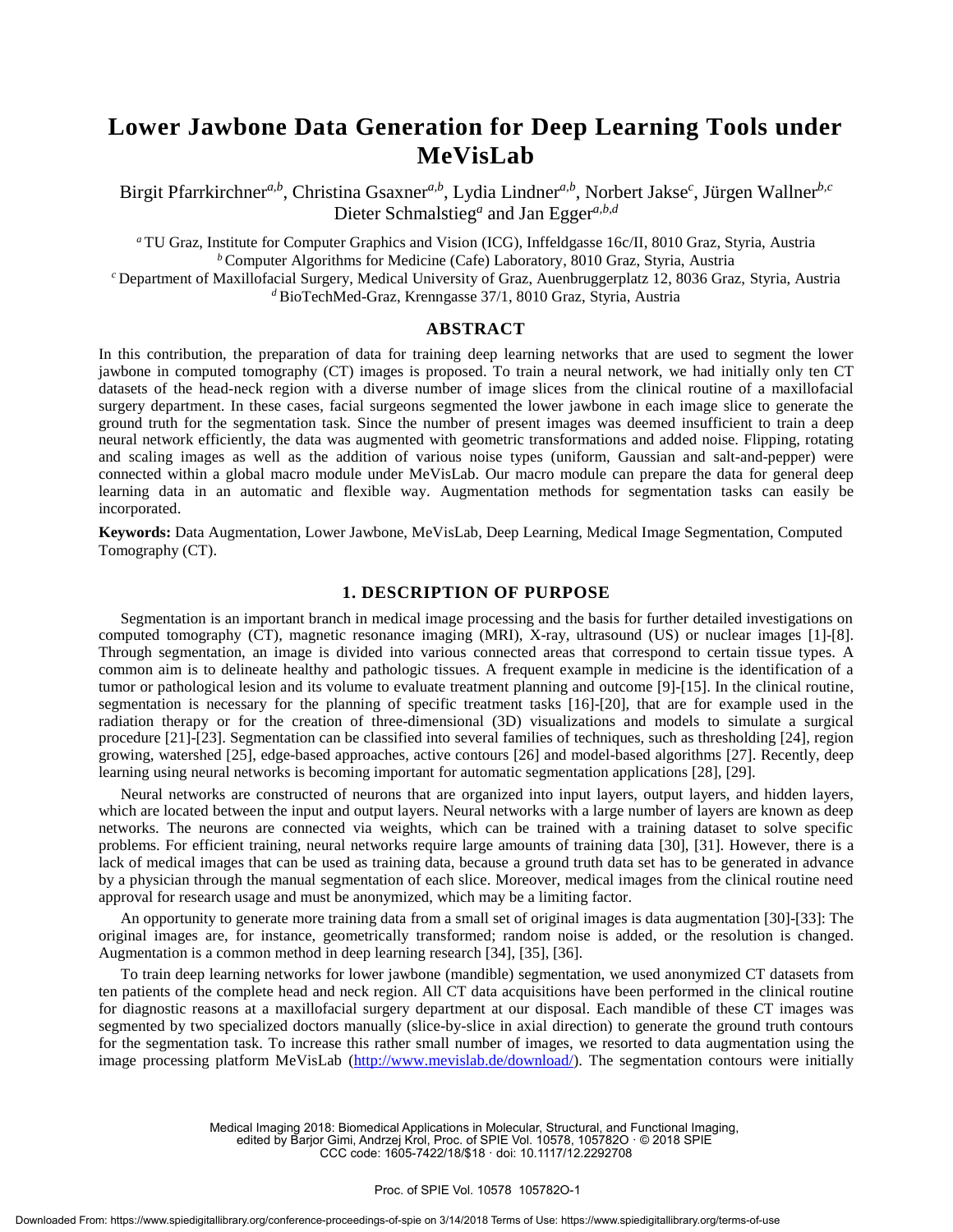exported as contour segmentation objects (CSO) and voxelized for training a neural network. The single transverse slices of the segmentation mask that covered the mandibular and the corresponding original slices were saved separately.

#### **2. METHODS**

All implementations of this work were accomplished with the MeVisLab platform [37]-[42]. MeVisLab is a medical image processing software with a graphical user interface. Besides, it provides built-in modules for basic image processing operations, such as low-pass filtering. These modules can be connected to form image processing networks [43]-[49].

We developed a MeVisLab module network (Figure 1) that converts segmentation contours into ground truth images and a depiction of the patients' CT images. In addition, a MeVisLab macro module was created, which saves image data as separate and, optionally, modified slices.

At the lower section of the network is the *Load Data* module group (green box in Figure 1) to import the patient's CT dataset and the segmentation contours of the lower jawbone into the MeVisLab environment. The *CSOConvertToImage* module (orange box in Figure 1) converts a CSO into a voxelized ground truth binary mask (Figure 2). The modules at the top of Figure 1 display the CT images and masks.

In addition, we developed a *SaveAsSingleSlices* (red box in Figure 1) macro-module, which allows storing all slices of one image data stack as separate TIFF or PNG files automatically. In addition, our macro-module is able to export selected slices and to augment the dataset with geometric transformations and noise. Geometric transformations may use any combination of rotation, scaling and mirroring, while noise can be of the uniform, Gaussian or salt-and-pepper variety. All parameters can be interactive specified in a custom user interface panel.



Fig. 1: Implemented MeVisLab network with the *Load Data* module group (green box), which enables the importation of the CT images and the CSO files. The *CSOConvertToImage* module (orange box) converts the contours into binary images. Finally, the generated *SaveAsSingleSlices* (red box) module enables the automatic exportation of the image slices and the application of data augmentation methods.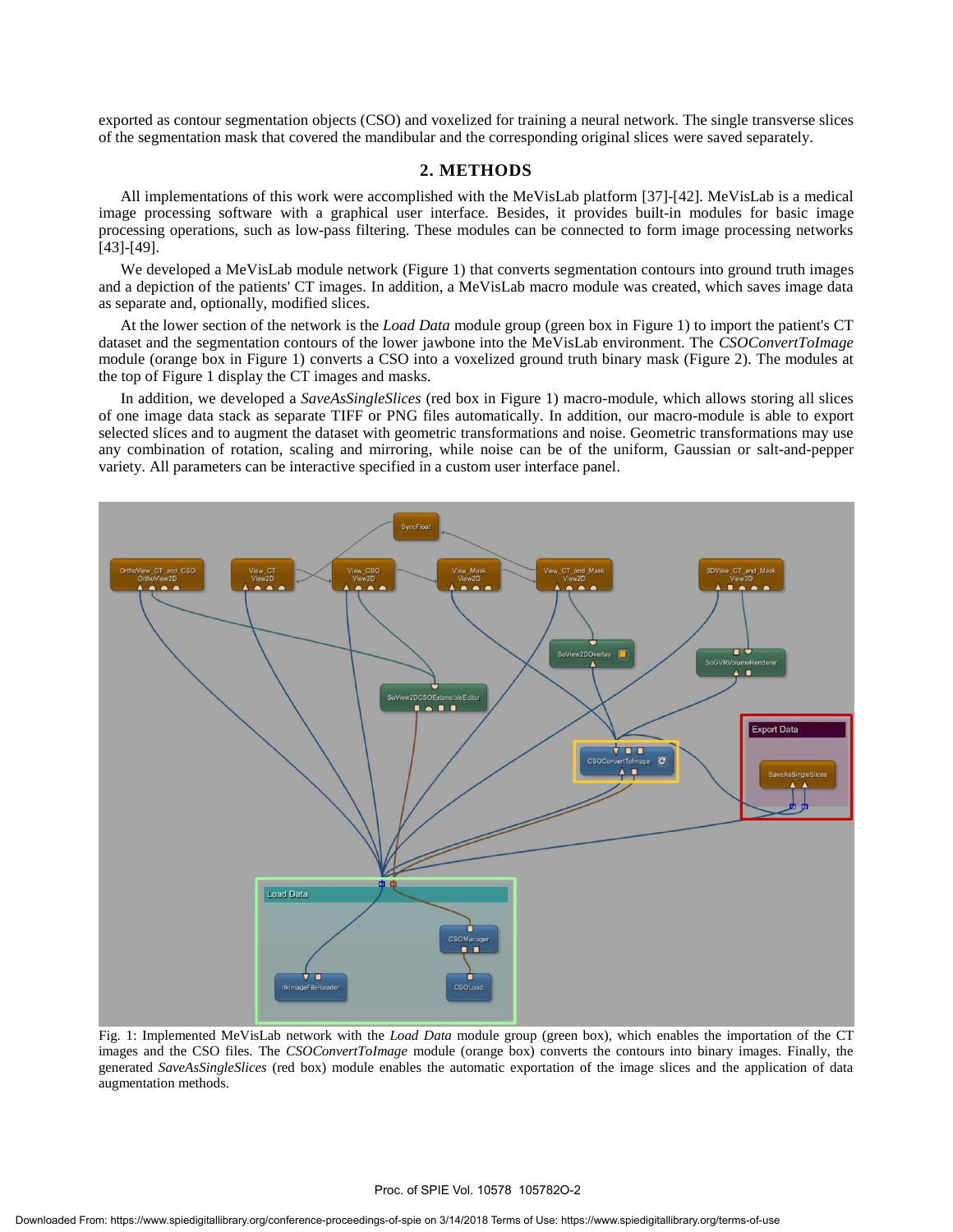

Fig. 2: Various representations created with a View2D modules. No. 1 shows the original CT, No. 2 the CT with an overlaid contour, No. 3 the binary mask and No. 4 the CT with the overlaid binary mask.

#### **3. RESULTS**

The number of exportable images relies on the definition of the storage parameters by the user. If the default values for transformation and adding noise are applied on a single slice, it is possible to export eleven slices (the original slice and ten artificially generated slices). We chose rotation angles of  $\pm 8^{\circ}$ , and a scale of 1 $\pm 0.04$  in x- and y-direction. The amplitude of uniform noise has a value of 800 gray values, the Gaussian noise has a mean value of zero and a standard deviation of 300 gray values. The salt-and-pepper amplitudes are set to  $\pm 2000$  gray values, and the density is set to a value of 0.05.

All settings can be modified depending on the user's intention. Thus, arbitrary training data sets can be produced – for the standard parameter setting, we could blow up our 1680 images with a ground truth segmentation to 18,480 images with corresponding ground truth segmentations. However, it must be kept in mind that the settings should produce images that are physiologically meaningful. Since clinical CT data is mostly acquired in supine position, a rotation by more than a few degrees is not meaningful for the most tasks [50]. Figure 3 displays an original CT slice and two artificially generated images based on the original image. Finally, the code is freely available for download [51]: https://github.com/birgitPf/Data\_Generation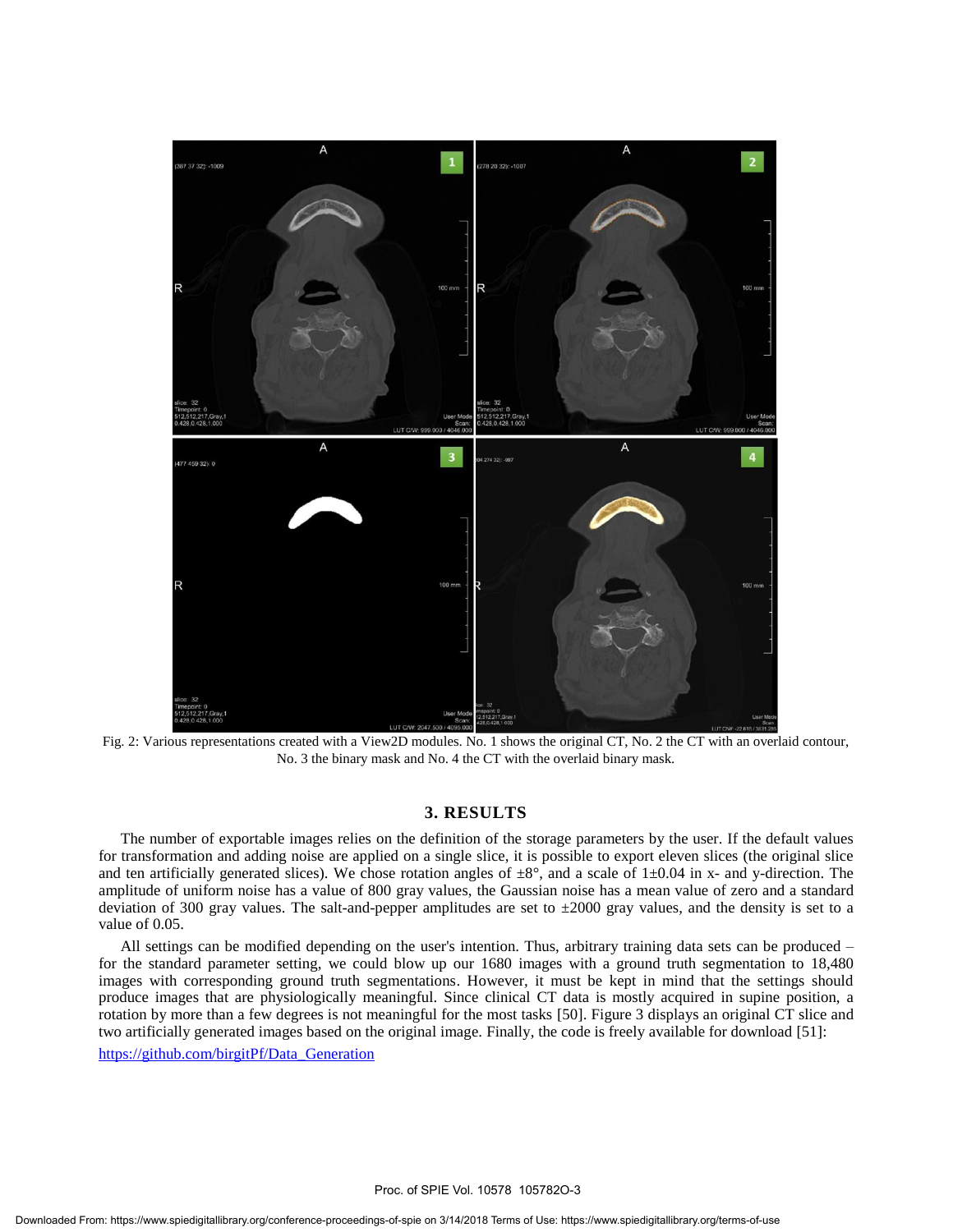

Fig. 3: Examples of exported CT slices in the lower jawbone area. The left image shows the original acquired CT slice of a patient. In the middle, is a flipped version of the left image visible. The right CT slice displays an image with added salt-and-pepper noise (amplitude  $\pm$  2000 and density 0.05).

#### **4. CONCLUSIONS**

In this work, a MeVisLab network and a macro-module have been developed to provide a convenient way to handle data preparation and augmentation for the segmentation of the lower jawbones with deep learning networks. The macromodule provides a convenient interface for tuning the training data set by selecting slices and applying freely configurable data augmentation. This approach makes it easy to systematically vary the data set before training.

The current implemented methods are already suitable for creating augmented data sets to train neural networks for automatic segmentation tasks. However, if more data is necessary, it is possible to extend our existing MeVisLab module with further functions for data augmentation, such as elastic deformations, shearing or translation.

#### **ACKNOWLEDGEMENT**

The work received funding from BioTechMed-Graz in Austria ("Hardware accelerated intelligent medical imaging"), the 6<sup>th</sup> Call of the Initial Funding Program from the Research & Technology House (F&T-Haus) at the Graz University of Technology (PI: Dr. Dr. habil. Jan Egger). The corresponding Macro module and Python source code is freely available under (June 2017):

https://github.com/birgitPf/Data\_Generation

#### **REFERENCES**

- [1] Egger, J. et al. "Interactive-cut: Real-time feedback segmentation for translational research," Computerized Medical Imaging and Graphics 38 (4), 285-295 (2014).
- [2] Egger, J. et al. "PCG-Cut: Graph Driven Segmentation of the Prostate Central Gland," PLOS ONE 8 (10), e76645 (2013).
- [3] Egger, J. et al. "Preoperative Measurement of Aneurysms and Stenosis and Stent-Simulation for Endovascular Treatment," IEEE International Symposium on Biomedical Imaging: From Nano to Macro, Washington (D.C.), USA, pp. 392-395, IEEE Press (2007).
- [4] Egger, J. "Refinement-Cut: User-Guided Segmentation Algorithm for Translational Science," Sci Rep 4:5164 (2014).
- [5] Zukic, D. et al. "Robust Detection and Segmentation for Diagnosis of Vertebral Diseases using Routine MR Images," Computer Graphics Forum, Volume 33, Issue 6, Pages 190–204 (2014).
- [6] Zukic, D. et al. "Segmentation of Vertebral Bodies in MR Images," Vision, Modeling, and Visualization (VMV), The Eurographics Association, pp. 135-142, (2012).
- [7] Bauer, M. et al. "A fast and robust graph-based approach for boundary estimation of fiber bundles relying on fractional anisotropy maps," 20th International Conference on Pattern Recognition (ICPR), Istanbul, Turkey, pp. 4016-4019 (2010).
- [8] Bauer, M. et al. "Boundary estimation of fiber bundles derived from diffusion tensor images," International journal of computer assisted radiology and surgery 6 (1), 1-11 (2011).
- [9] Egger, J. et al. "GBM Volumetry using the 3D Slicer Medical Image Computing Platform," Sci Rep., Nature Publishing Group (NPG), 3:1364 (2013).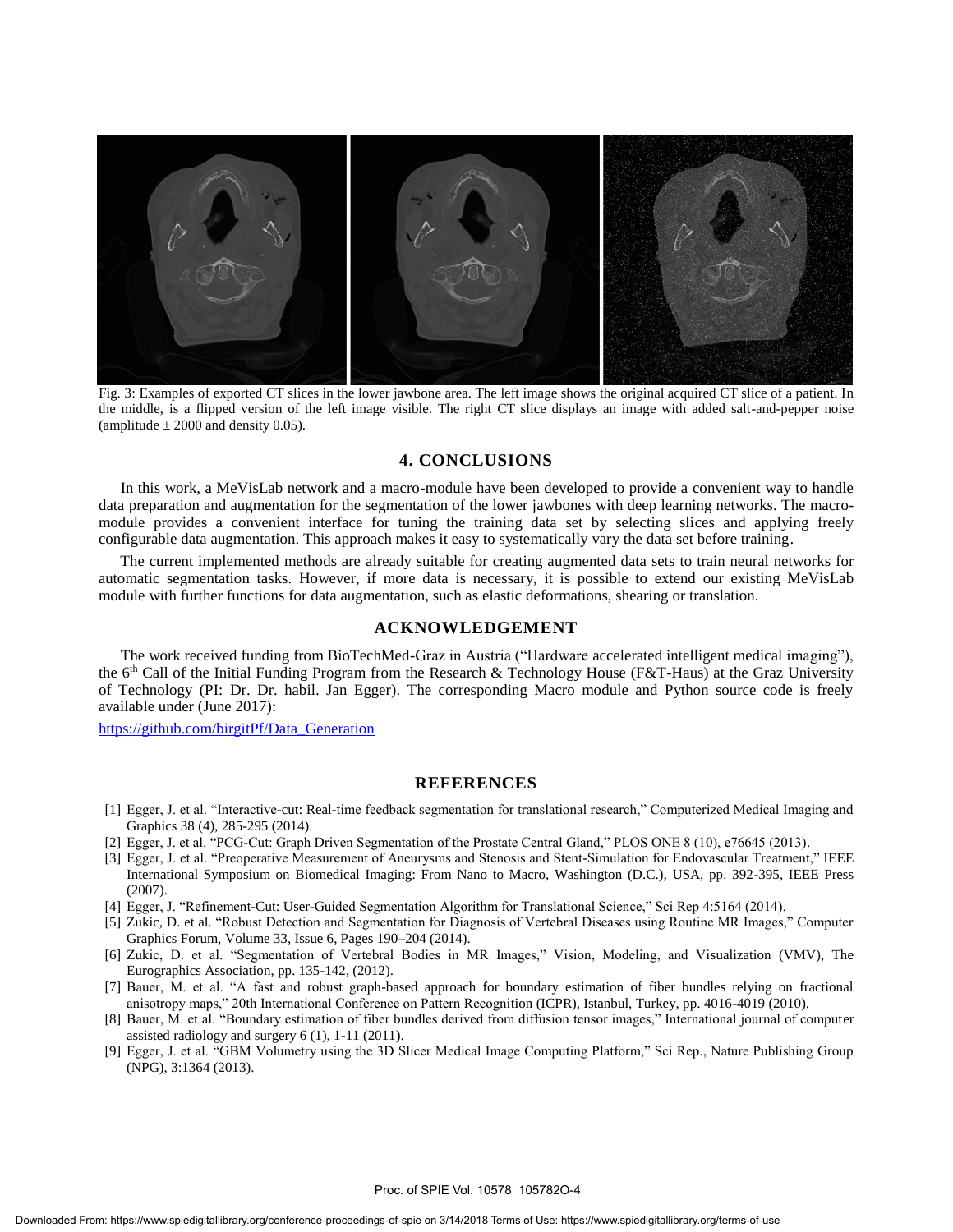- [10] Egger, J. et al. "Simulation of bifurcated stent grafts to treat abdominal aortic aneurysms (AAA)," Proceedings of SPIE Medical Imaging Conference, Vol. 6509, pp. 65091N(1-6), San Diego, USA (2007).
- [11] Egger, J. et al. "Fast self-collision detection and simulation of bifurcated stents to treat abdominal aortic aneurysms (AAA)," 29th Annual International Conference of the IEEE Engineering in Medicine and Biology Society, Lyon, France, pp. 6231-6234, IEEE Press (2007).
- [12] Egger, J. et al. "Pituitary Adenoma Volumetry with 3D Slicer," PLOS ONE 7 (12), e51788 (2012).
- [13] Egger, J. et al. "Nugget-Cut: A Segmentation Scheme for Spherically- and Elliptically-Shaped 3D Objects," 32nd Annual Symposium of the German Association for Pattern Recognition (DAGM), LNCS 6376, pp. 383–392, Springer Press, Darmstadt, Germany (2010).
- [14] Egger, J. et al. "Template-Cut: A Pattern-Based Segmentation Paradigm," Sci Rep 2:420 (2012).
- [15] Egger, J. et al. "Interactive Volumetry of Liver Ablation Zones," Sci Rep 5:15373 (2015).
- [16] Egger, J. et al. "Aorta Segmentation for Stent Simulation," 12th International Conference on Medical Image Computing and Computer Assisted Intervention (MICCAI), Cardiovascular Interventional Imaging and Biophysical Modelling Workshop, 10 pages, London, UK (2009).
- [17] Egger, J. et al. "Graph-Based Tracking Method for Aortic Thrombus Segmentation," Proceedings of 4th European Congress for Medical and Biomedical Engineering, Engineering for Health, Antwerp, Belgium, Springer, pp. 584-587 (2008).
- [18] Renapurkar, R. D. et al. "Aortic volume as an indicator of disease progression in patients with untreated infrarenal abdominal aneurysm," European Journal of Radiology 81 (2012) e87–e93 (2012).
- [19] Egger, J. et al "A flexible semi-automatic approach for glioblastoma multiforme segmentation," Proceedings of International Biosignal Processing Conference, Charité, Berlin, Germany (2010).
- [20] Egger, J. et al. "Pituitary Adenoma Segmentation," In: Proceedings of International Biosignal Processing Conference, Charité, Berlin, Germany (2010).
- [21] Chen, X. et al. "Development of an open source software module for enhanced visualization during MR-guided interstitial gynecologic brachytherapy," SpringerPlus, 3:167 (2014).
- [22] Egger, J. "Image-guided therapy system for interstitial gynecologic brachytherapy in a multimodality operating suite," SpringerPlus, 2:395 (2013).
- [23] Egger, J., Mostarkic, Z., Grosskopf, S. and Freisleben, B. "A Fast Vessel Centerline Extraction Algorithm for Catheter Simulation," 20th IEEE International Symposium on Computer-Based Medical Systems, Maribor, Slovenia, pp. 177-182, IEEE Press (2007).
- [24] Sezgin, M. and Sankur, B. "Survey over image thresholding techniques and quantitative performance evaluation," J. Electron. Imaging, 13(1):146-168 (2004).
- [25] Bleau, A. and Leon, J. L. "Watershed-Based Segmentation and Region Merging," Computer Vision and Image Understanding, 77(3):317-370 (2000).
- [26] Lu, J. et al. "Detection and visualization of endoleaks in CT data for monitoring of thoracic and abdominal aortic aneurysm stents," Proc. of SPIE Vol 6918, 69181F-1 (2016).
- [27] Greiner, K. et al. "Segmentation of Aortic Aneurysms in CTA Images with the Statistic Approach of the Active Appearance Models," Proceedings of Bildverarbeitung für die Medizin (BVM), Berlin, Germany, Springer Press, 51-55 (2008).
- [28] Handels, H. "Medizinische Bildverarbeitung Bildanalyse, Mustererkennung und Visualisierung für die computergestützte ärztliche Diagnostik und Therapie," Wiesbaden: Vieweg + Teubner (2006).
- [29] Bankman, I. N. and Rogowska, J. "Handbook of Medical Image Processing and Analysis," Burlington (USA): Academic Press Elsevier, 71-90 (2009).
- [30] Suk, H.-I. "An Introduction to Neural Networks and Deep Learning," in Deep Learning for Medical Image Analysis, London, Academic Press - Elsevier, 3-24 (2017).
- [31] Srinivas, S. et al. "An Introduction to Deep Convolutional Neural Nets for Computer Vision," in Deep Learning for Medical Image Analysis, London, Academic Press - Elsevier, 25-52 (2017).
- [32] Christlein, V. and Würfl, T. "Deep Learning Tutorial Basics," DKFZ, Heidelberg, 1-90 (2017).
- [33] Lindner, L. & Egger, J. "Artificial Brain Tumor Data Generation for Deep Learning Based Segmentation Approaches," Technical Report, Graz University of Technology, pp. 1-39 (2017).
- [34] Simard, P. Y. "Best Practices for Convolutional Neural Networks Applied to Visual Document Analysis," in Proceedings of the Seventh International Conference on Document Analysis and Recognition - Volume 2, Washington (2003).
- [35] Chatfield, K. et al. "Return of the Devil in the Details: Delving Deep into Convolutional Nets," in Proceedings of the British Machine Vision Conference, Nottingham (2014).
- [36] Krizhevsky, A. et al. "ImageNet Classification with Deep Convolutional Neural Networks," in Advances in Neural Information Processing Systems 25 (2012).
- [37] Egger, J. et al. "Integration of the OpenIGTlink network protocol for image guided therapy with the medical platform MeVisLab," The international Journal of medical Robotics and Computer assisted Surgery, 8(3):282-390 (2012).
- [38] Kuhnt, D. et al. "Fiber tractography based on diffusion tensor imaging (DTI) compared with High Angular Resolution Diffusion Imaging (HARDI) with compressed sensing (CS) – initial experience and clinical impact," Neurosurgery, Volume 72, pp. A165- A175 (2013).